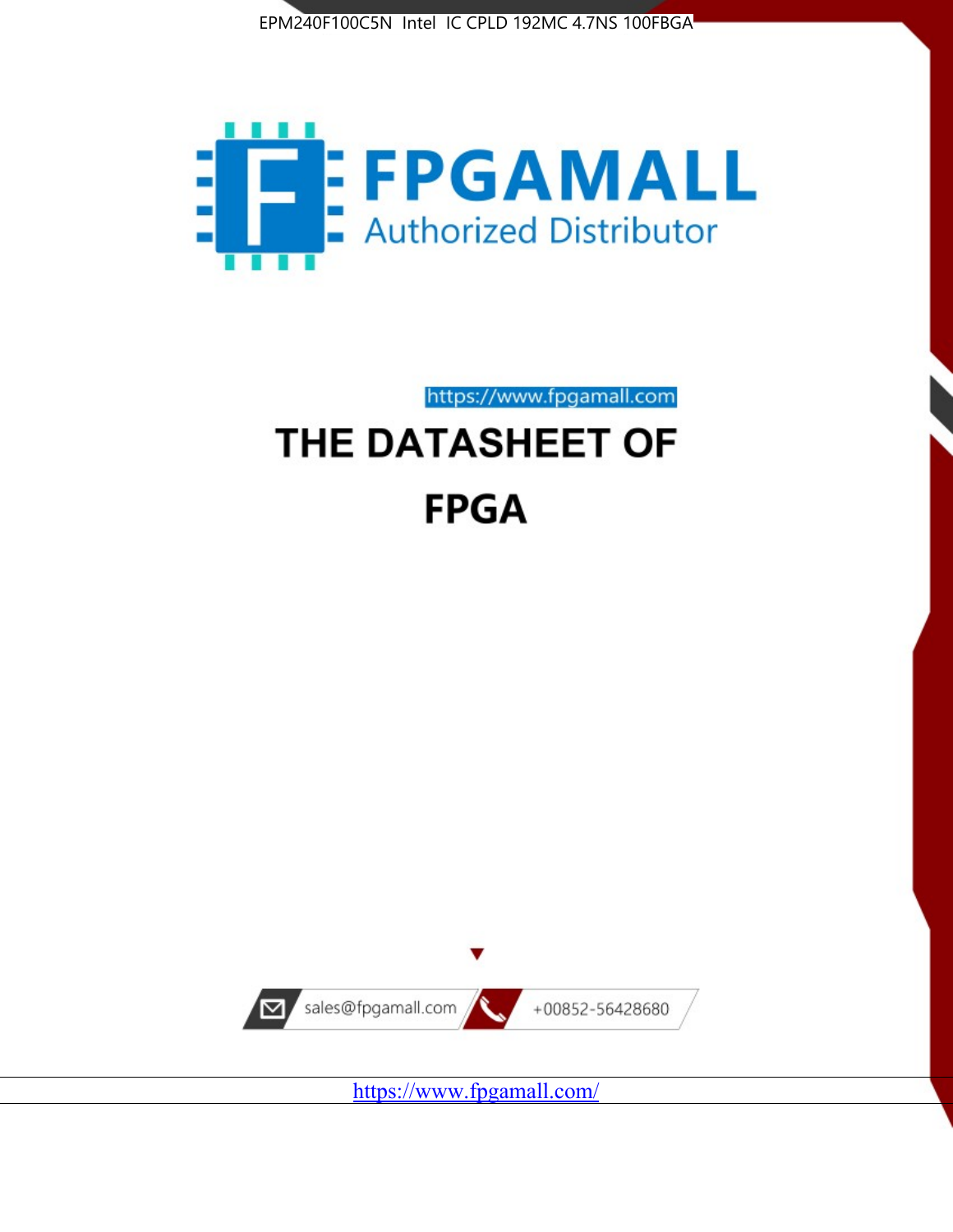

## **6. Reference and Ordering Information**

**MII51006-1.6**

#### **Software**

 $MAX<sup>®</sup>$  II devices are supported by the Altera® Quartus<sup>®</sup> II design software with new, optional MAX+PLUS® II look and feel, which provides HDL and schematic design entry, compilation and logic synthesis, full simulation and advanced timing analysis, and device programming. Refer to the Design Software Selector Guide for more details about the Quartus II software features.

The Quartus II software supports the Windows XP/2000/NT, Sun Solaris, Linux Red Hat v8.0, and HP-UX operating systems. It also supports seamless integration with industry-leading EDA tools through the NativeLink interface.

#### **Device Pin-Outs**

Printed device pin-outs for MAX II devices are available on the Altera website ([www.altera.com](http://www.altera.com/)).

#### **Ordering Information**

Figure 6–1 describes the ordering codes for MAX II devices. For more information about a specific package, refer to the *[Package Information](http://www.altera.com/literature/hb/max2/max2_mii51007.pdf)* chapter in the *MAX II Device Handbook*.



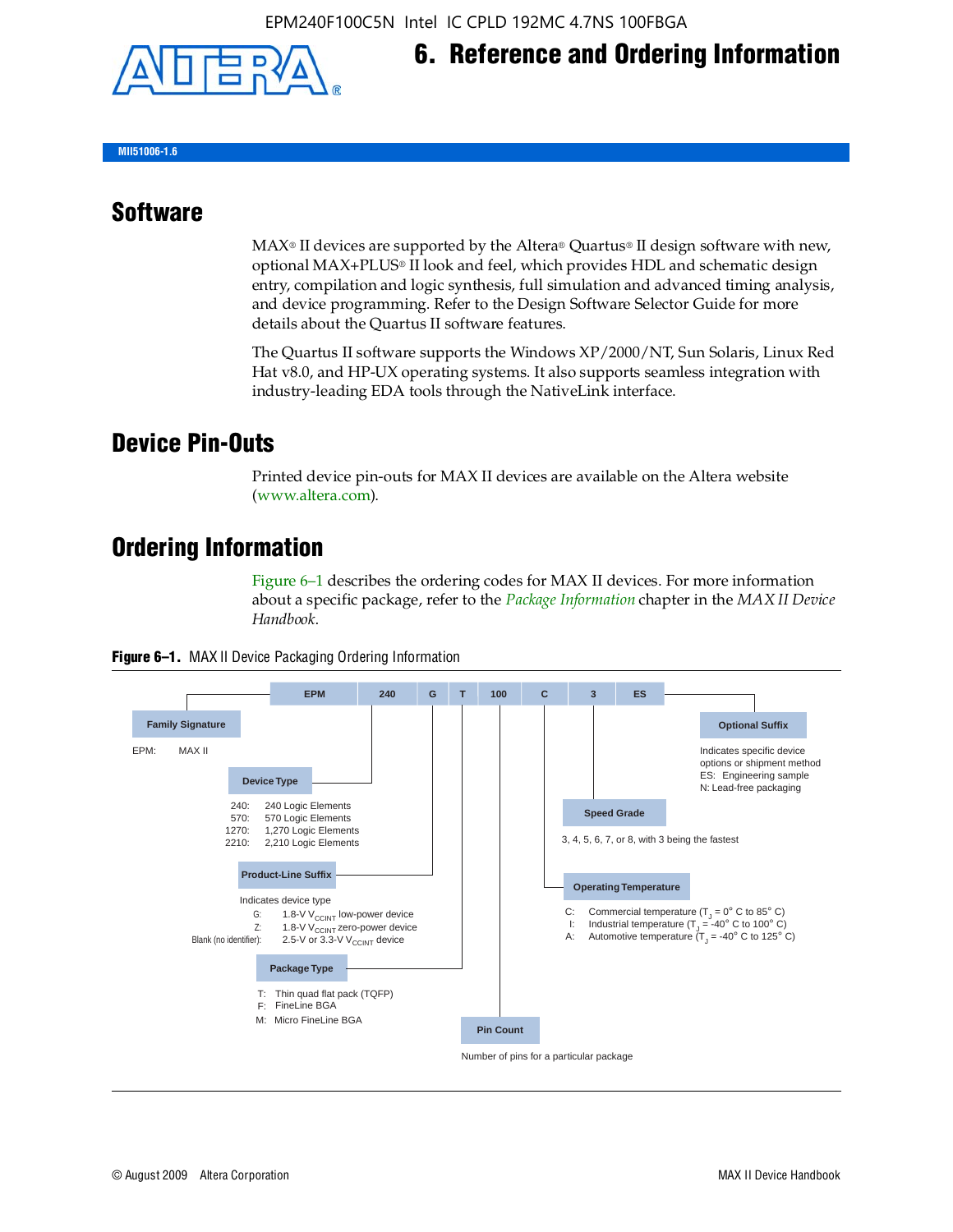### **Referenced Documents**

This chapter references the following document:

■ *[Package Information](http://www.altera.com/literature/hb/max2/max2_mii51007.pdf)* chapter in the *MAX II Device Handbook*

## **Document Revision History**

Table 6–1 shows the revision history for this chapter.

| Table 6-1. Document Revision History |
|--------------------------------------|
|                                      |

| <b>Date and Revision</b>      | <b>Changes Made</b>                                          | <b>Summary of Changes</b>                     |
|-------------------------------|--------------------------------------------------------------|-----------------------------------------------|
| August 2009,<br>version 1.6   | <b>Updated Figure 6-1.</b>                                   | Added information for speed<br>$q\,rad\,e-8$  |
| October 2008,<br>version 1.5  | ■ Updated New Document Format.                               |                                               |
| December 2007,<br>version 1.4 | Added "Referenced Documents" section.<br>Updated Figure 6-1. | Updated document with<br>MAX IIZ information. |
| December 2006,<br>version 1.3 | Added document revision history.                             |                                               |
| October 2006.<br>version 1.2  | <b>Updated Figure 6-1.</b>                                   |                                               |
| June 2005.<br>version 1.1     | Removed Dual Marking section.                                |                                               |